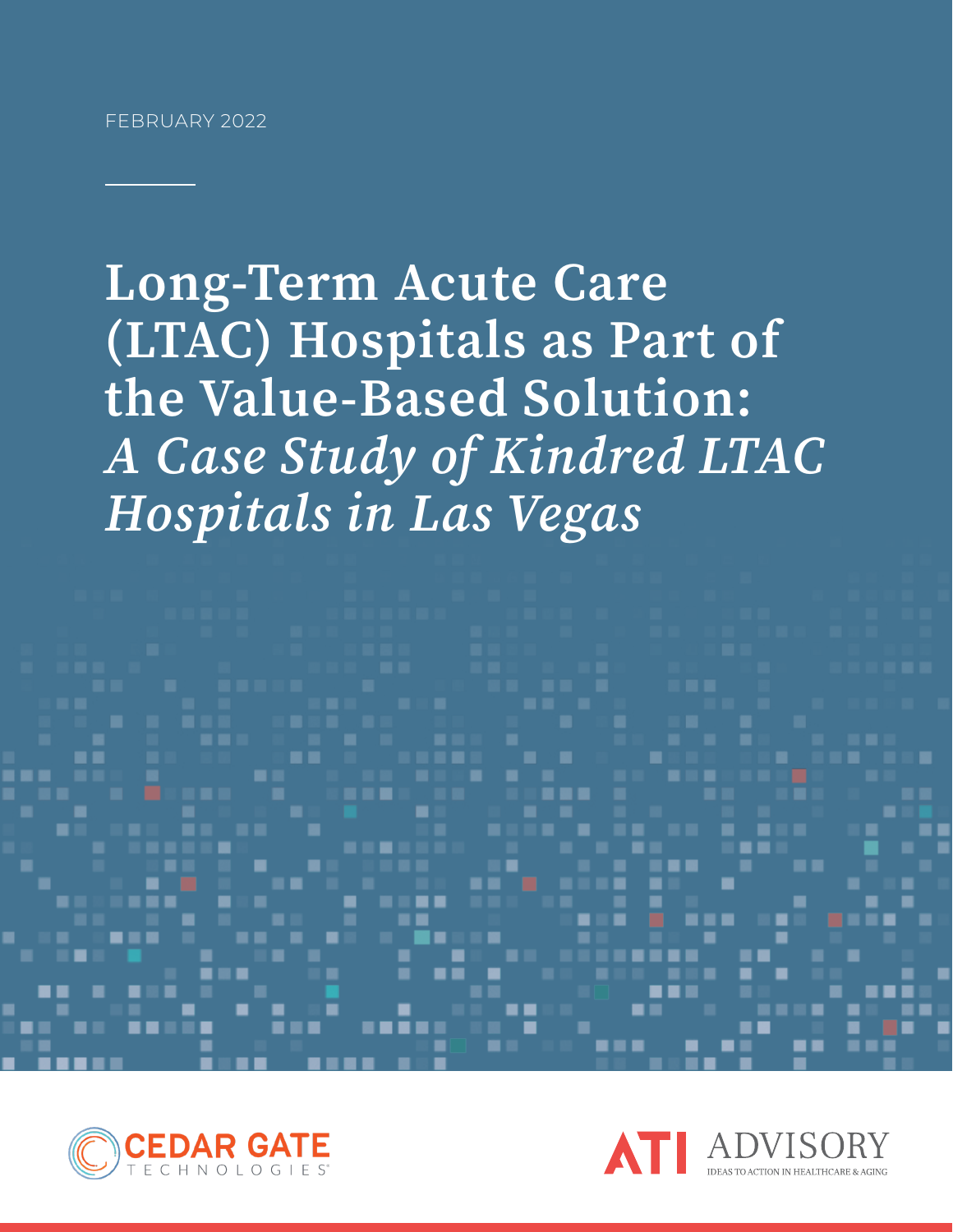# **CONTENTS**

| <b>Executive Summary</b>                                                                      | 3  |
|-----------------------------------------------------------------------------------------------|----|
| Background                                                                                    | 3  |
|                                                                                               |    |
| Silver State ACO Case Study                                                                   |    |
| Kindred LTAC Hospital Performance Among the Silver State ACO<br><b>Beneficiary Population</b> | 6  |
| Kindred LTAC Hospital Performance Among the Medicare<br><b>FFS Population</b>                 | 9  |
| Conclusion and Future Considerations                                                          | 14 |
|                                                                                               | 16 |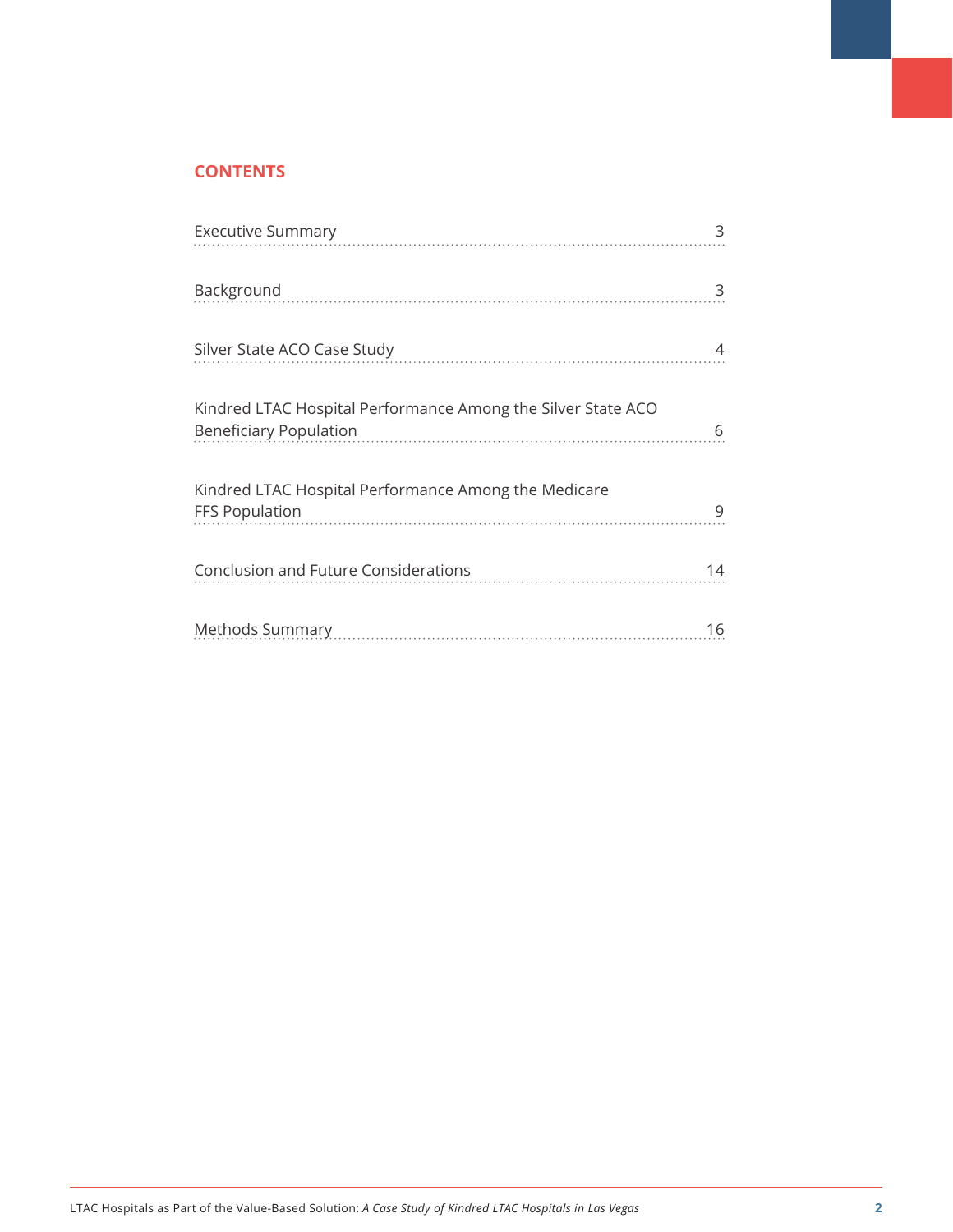#### **EXECUTIVE SUMMARY**

This brief examines the role of long-term acute care (LTAC) hospitals in effectively managing the care of patients with complex conditions within a value-based model. As a case study, ATI Advisory (ATI) and Cedar Gate Technologies (Cedar Gate) each independently assessed the experience of Kindred LTAC hospitals in Las Vegas via Medicare Fee-for-Service (FFS) claims analysis. **We found that Medicare beneficiaries served by Kindred LTAC hospitals in Las Vegas experienced significantly lower Medicare spending in the 90- and 180-days following discharge from the initial post-acute setting when compared to beneficiaries served in other LTAC hospitals and skilled nursing facilities (SNFs) in Las Vegas on a risk-adjusted basis.** To note, this lower post-discharge spending was largely driven by lower readmission spending, indicative of less disruption and reduced time in the acute care setting for patients.

This analysis demonstrates potential improved outcomes and savings in the post-discharge period that could be accrued via value-based models that utilize LTAC hospitals for the management of high-acuity patients. As evident through the experience of Kindred LTAC hospitals in Las Vegas and their participation in the Silver State Accountable Care Organization (ACO), LTAC hospitals can meaningfully participate and contribute to success in value-based models, such as ACOs and managed care payer networks, by providing high-quality care for some of the most clinically complex cases.

# **BACKGROUND**

LTAC hospitals are hospitals that specialize in providing treatment for patients with complex medical conditions who require intense and specialized treatment. LTAC hospitals must meet the Medicare Conditions of Participation for acute care hospitals and are required by Medicare to maintain an average length of stay of greater than 25 days.<sup>1</sup> This length of stay requirement does not apply to managed care admissions, however. LTAC hospital patients receive physician-led care executed by an interdisciplinary team made up of nurses, therapists, and other care management specialists.

The Silver State ACO was formed in 2013 to serve Medicare FFS beneficiaries in Nevada. ACOs aim to provide high-quality care to Medicare beneficiaries while reducing costs through care coordination and integrated provider networks. Originally a Track 1 ACO in the Medicare Shared Savings Program (MSSP), Silver State transitioned to the Enhanced Track in 2020, which offers the highest level of financial risk and reward within MSSP.<sup>2</sup>

Kindred Hospitals (Kindred), a division of the recently formed ScionHealth system, operates 61 LTAC hospitals across the country and numerous sub-acute units and acute rehabilitation units within several of these facilities. In Las Vegas, Kindred operates two LTAC hospitals, Kindred Sahara and Kindred Flamingo, which are the only LTAC hospitals included in Silver State ACO's preferred provider network. In addition to serving as an owner and management partner, Kindred also designed, implemented, and subsequently operated Silver State's care management program for four years, thus leading initiatives to drive quality patient care and efficient operations.

<sup>1</sup> https://www.medicare.gov/Pubs/pdf/11347-Long-Term-Care-Hospitals.pdf

<sup>2</sup> https://data.cms.gov/medicare-shared-savings-program/performance-year-financial-and-quality-results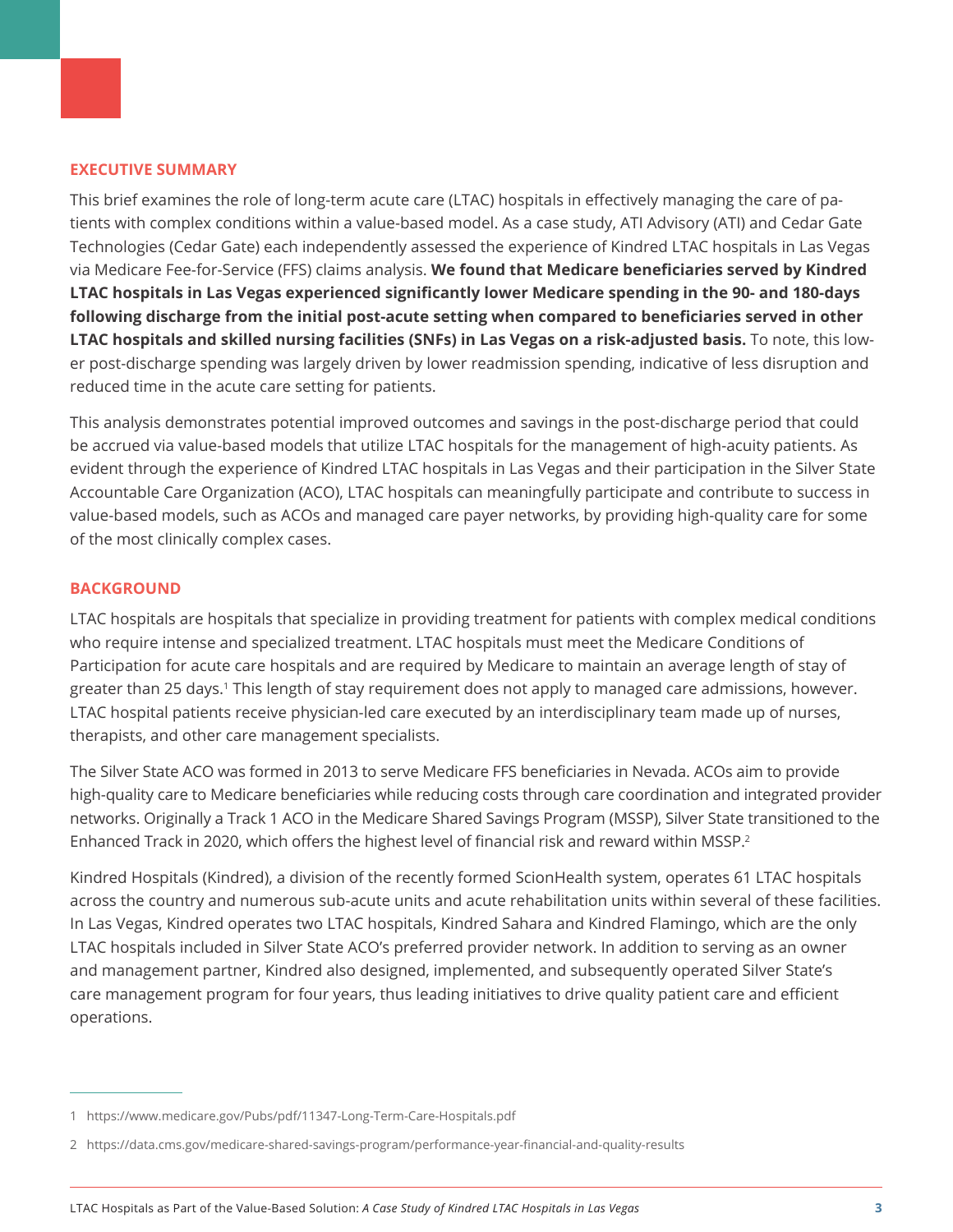This brief focuses on Silver State ACO as a case study to explore the role of LTAC hospitals within an ACO and their contribution to Silver State's success over the years. It examines the use of LTAC hospitals and the downstream medical utilization and outcomes for Medicare beneficiaries served by LTAC hospitals, including beneficiaries who are not attributed to the Silver State ACO. The brief also provides insights into how highquality LTAC hospitals can be an integral part of the value-based solution and makes recommendations for

# **SILVER STATE ACO CASE STUDY**

further models and evaluations.

Silver State ACO has shown consistently high performance in MSSP (see inset). In addition to high quality scores, it earned the highest shared savings per assigned beneficiary in 2019 and the second highest in 2020 out of the top performing ACOs, defined as the 10 ACOs with the highest shared savings achieved.<sup>3</sup>

Furthermore, Silver State stands out from other ACOs in terms of its utilization patterns. In 2020, Silver State utilized short-term acute care hospitals (STACHs) considerably less than other top performing ACOs as well as all ACOs across the nation (Figure 1). Though COVID-19 resulted in unusual healthcare utilization during 2020, a review of STACH utilization in 2019 revealed utilization patterns that were largely consistent. Silver State leadership credits its aggressive chronic care management program and coordinated discharge process with preventing unnecessary hospital admissions and readmissions.4

### **SILVER STATE ACO STATISTICS:**

- a Received a quality score of 98.75% (out of 100%) in 2020 higher than the average quality score across all ACOs
- $\blacktriangleright$  Has earned shared savings for 6 consecutive years, totaling over \$86 million from 2015 to 2020
- $\sim$  Has a provider network of 49 participating groups and 885 primary care providers, serving over 52,000 attributed lives in 2020

<sup>3</sup> Performance Year (PY) 2019 and 2020 Shared Savings Program ACO Public Use Files

<sup>4</sup> Based on ATI interviews with Silver State ACO leadership.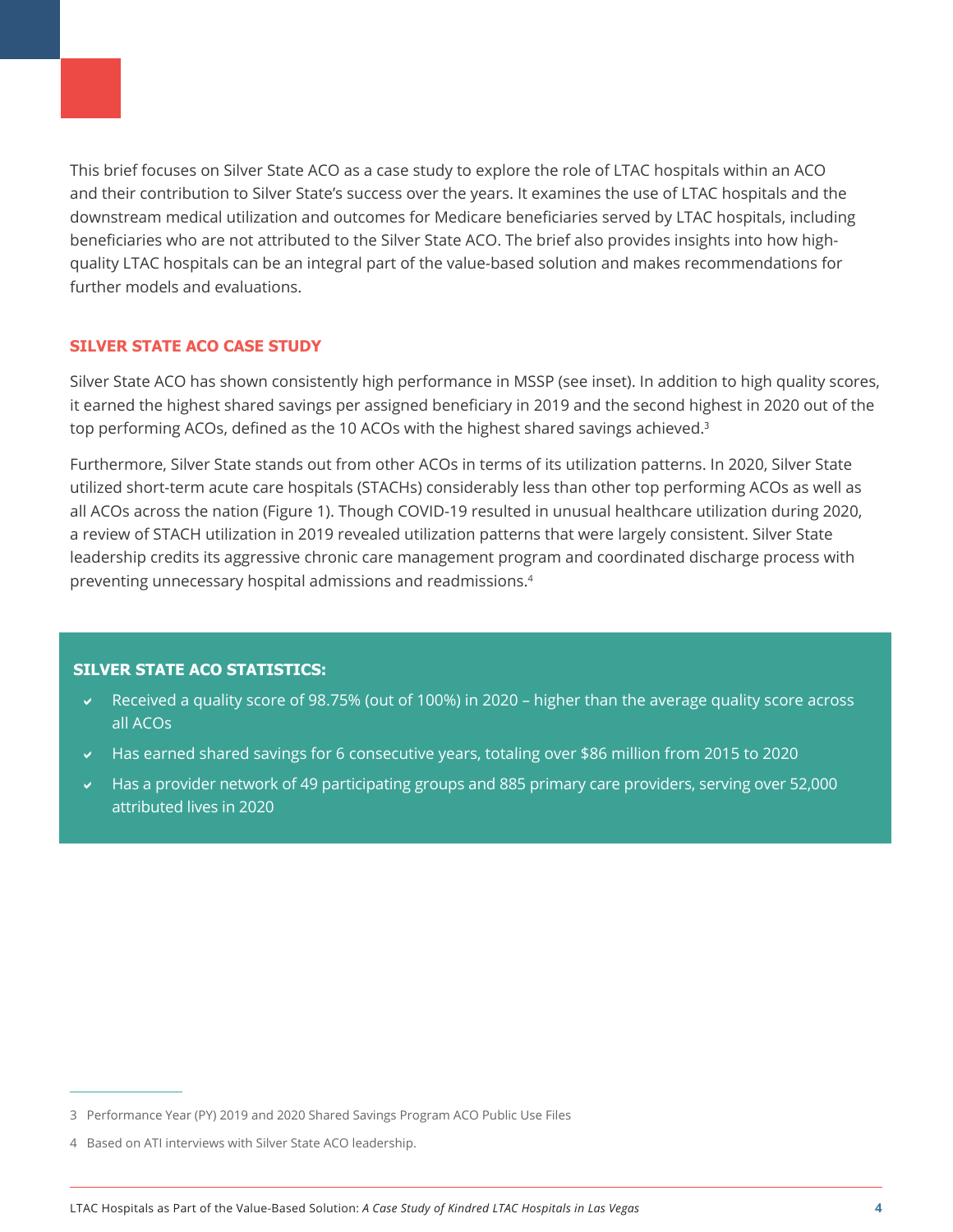

*Source: ATI analysis of PY 2019 and 2020 Shared Savings Program ACO Public Use Files*

*Note: Discharges defined as "total number of discharges per 1,000 person-years in the performance year" in specified care setting. Top Performing ACOs defined as 10 ACOs with highest shared savings achieved.*



**Figure 2: Discharges of ACO Beneficiaries Per 1,000 Person-Years by Post-Acute Care Setting**

*Source: ATI analysis of PY 2019 and 2020 Shared Savings Program ACO Public Use Files*

*Note: Discharges defined as "total number of discharges per 1,000 person-years in the performance year" in specified care setting. Top Performing ACOs defined as 10 ACOs with highest shared savings achieved.*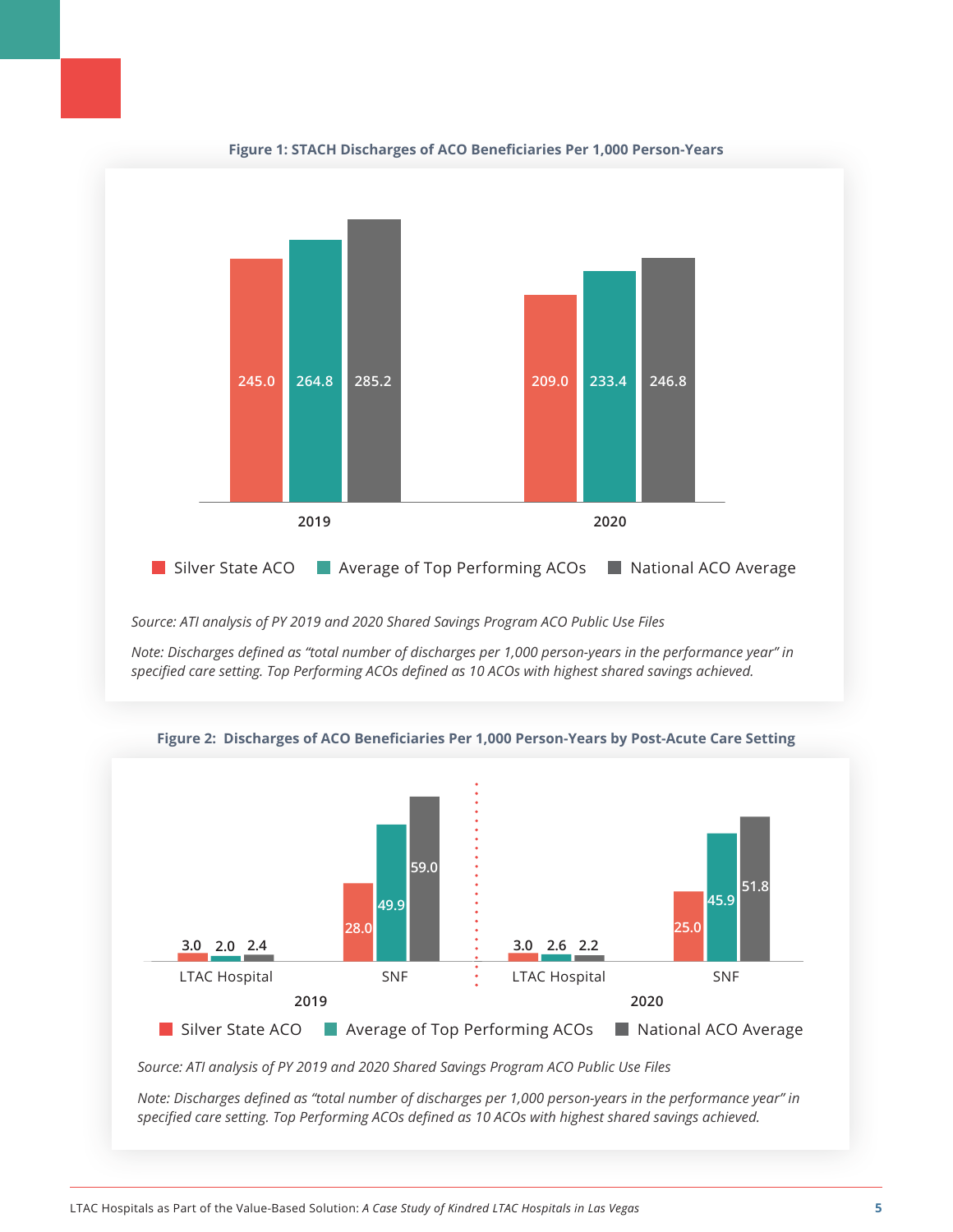As it relates to post-acute care patterns, Silver State had the lowest number of SNF discharges among the top performing ACOs (and less than half that of the overall ACO national average) and higher than average LTAC hospital utilization (Figure 2). Thus, **Silver State ACO utilized LTAC hospitals at higher rates than other ACOs while attaining some of the highest per capita savings in MSSP.** One explanation is that by providing care coordination and necessary preventive care to reduce avoidable STACH admissions, Silver State has been able to utilize more intensive post-acute care settings for complex patients, while still reducing overall Medicare spending per member. Another possible and supportive explanation is that LTAC hospitals within Silver State ACO provide high-quality care that in turn reduces downstream spending on events such as rehospitalizations. We explore this second explanation in the claims analysis in the next section.

# **KINDRED LTAC HOSPITAL PERFORMANCE AMONG THE SILVER STATE ACO BENEFICIARY POPULATION**

Cedar Gate performed an analysis to examine utilization patterns and total Medicare spending for 90- and 180-day episodes involving Silver State ACO attributed beneficiaries.<sup>5</sup> Cedar Gate created chronic condition cohorts for sepsis and congestive heart failure (CHF) to identify patterns of care among top volume conditions discharged to Kindred LTAC hospitals in Las Vegas among Silver State ACO beneficiaries.<sup>6</sup> The main goal was to determine if Kindred LTAC hospitals in Las Vegas performed more favorably than other (non-Kindred) LTAC hospitals and SNFs in the Las Vegas market by comparing Medicare spending for the entirety of episodes across the identified condition cohorts.<sup>7</sup>

Cedar Gate first performed a risk stratification to determine the complexity of beneficiaries being treated at Kindred LTAC hospitals in Las Vegas and how this might impact expected spending. An average HCC score was calculated within each chronic condition cohort for each discharge facility comparison group (i.e., Kindred LTAC hospitals in Las Vegas market, other LTAC hospitals in Las Vegas market, and all SNFs in Las Vegas market).<sup>8</sup> With an average HCC score for Kindred facilities above that of the total analysis population (4.09 vs. 3.14), the analysis found that **Silver State ACO beneficiaries treated at Kindred LTAC hospitals across all studied conditions were more clinically complex than ACO beneficiaries treated at other LTAC hospitals and SNFs in the Las Vegas market.**<sup>9</sup>

- 6 Sepsis and CHF had the highest volume, by occurrence of related ICD-10 codes, for discharges from STACHs to Kindred LTAC hospitals in Las Vegas among Silver State ACO beneficiaries.
- 7 "Las Vegas market" is the Las Vegas-Henderson-Paradise MSA, composed of Clark and Nye counties.
- 8 "HCC score" is the "hierarchical condition category" it utilizes ICD-10 codes and demographic factors to assign a complexity level to an individual. A higher HCC score indicates higher complexity.
- 9 The "Population HCC score" of 3.14 represents the average HCC of beneficiaries included in the analysis for all conditions and all cohorts.

<sup>5</sup> Cedar Gate utilized Silver State ACO claims data from 2017-2020. Sepsis and CHF cohorts were identified from the STACH claims using ICD-10 codes. Beneficiaries were assigned to a cohort using primary and secondary diagnosis codes, with the primary diagnosis taking priority in cohort assignment. Cedar Gate also analyzed the conditions of chronic obstructive pulmonary disease and DRG 207, but volume was too low to extrapolate meaningful results. An episode is defined here as the 90 or 180 days following discharge from either a SNF or LTAC hospital in the Las Vegas market.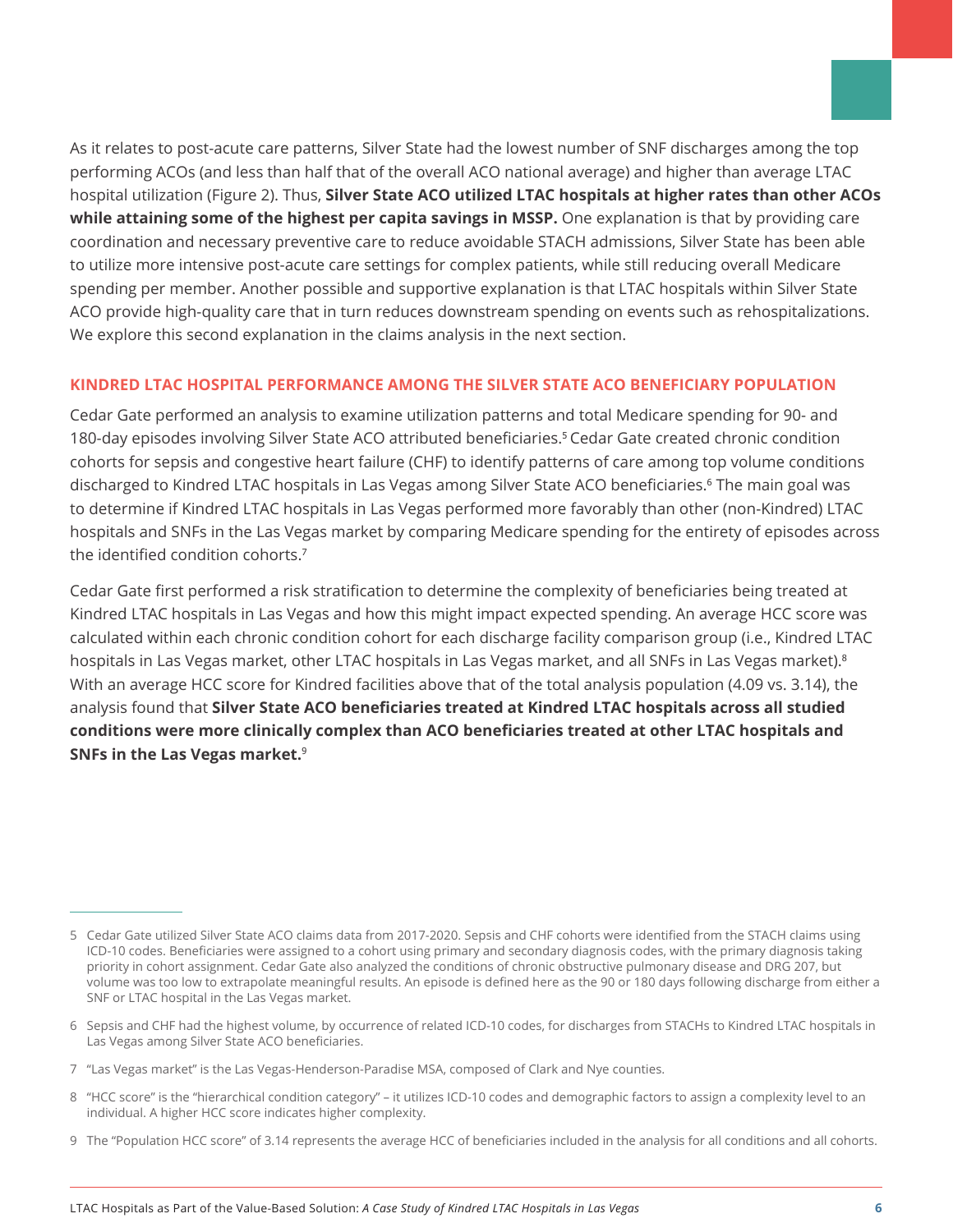| <b>Discharge Facility</b>                  | <b>Case Count</b> |      | <b>Average HCC Score Population HCC Score</b> |
|--------------------------------------------|-------------------|------|-----------------------------------------------|
| Kindred LTAC hospitals in Las Vegas Market | 302               | 4.09 |                                               |
| Other LTAC hospitals in Las Vegas Market   | 894               | 3.73 | 3.14                                          |
| All SNFs in Las Vegas Market               | 4.190             | 2.95 |                                               |

### **Figure 3: Risk Stratification of HCC Scores by Discharge Facility Comparison Group**

*Source: Cedar Gate analysis of 2017-2020 Silver State ACO claims*

To risk-adjust the total Medicare spending for the 180-day episode and thus create comparable spending amounts across comparison groups, Cedar Gate normalized the observed Medicare spending amounts for each comparison group based on each comparison group's respective average HCC scores.<sup>10</sup> Figure 4 displays the total Medicare spending for the initial post-acute care setting (i.e., SNF or LTAC hospital) and the 180 days after discharge from that post-acute care setting, on both an unadjusted and risk-adjusted basis. Notably, **Kindred LTAC hospitals were found to have lower risk-adjusted total Medicare spending for the 180-day episode after the acute care discharge** when compared to other LTAC hospitals in Las Vegas for both sepsis and CHF, and comparable costs for CHF when compared to SNFs in Las Vegas. While initial stays at LTAC hospitals are more costly than SNF stays due to the clinical capacity and standards of delivering acute-level care, the cost differentials shrink dramatically after accounting for patient complexity in these settings.

### **Figure 4: Unadjusted and Risk-Adjusted Spending for Initial Post-Acute Care Setting Plus Subsequent 180-day Episodes by Chronic Condition Cohort**



<sup>10</sup> Normalization was calculated by dividing the population HCC score by the average HCC score.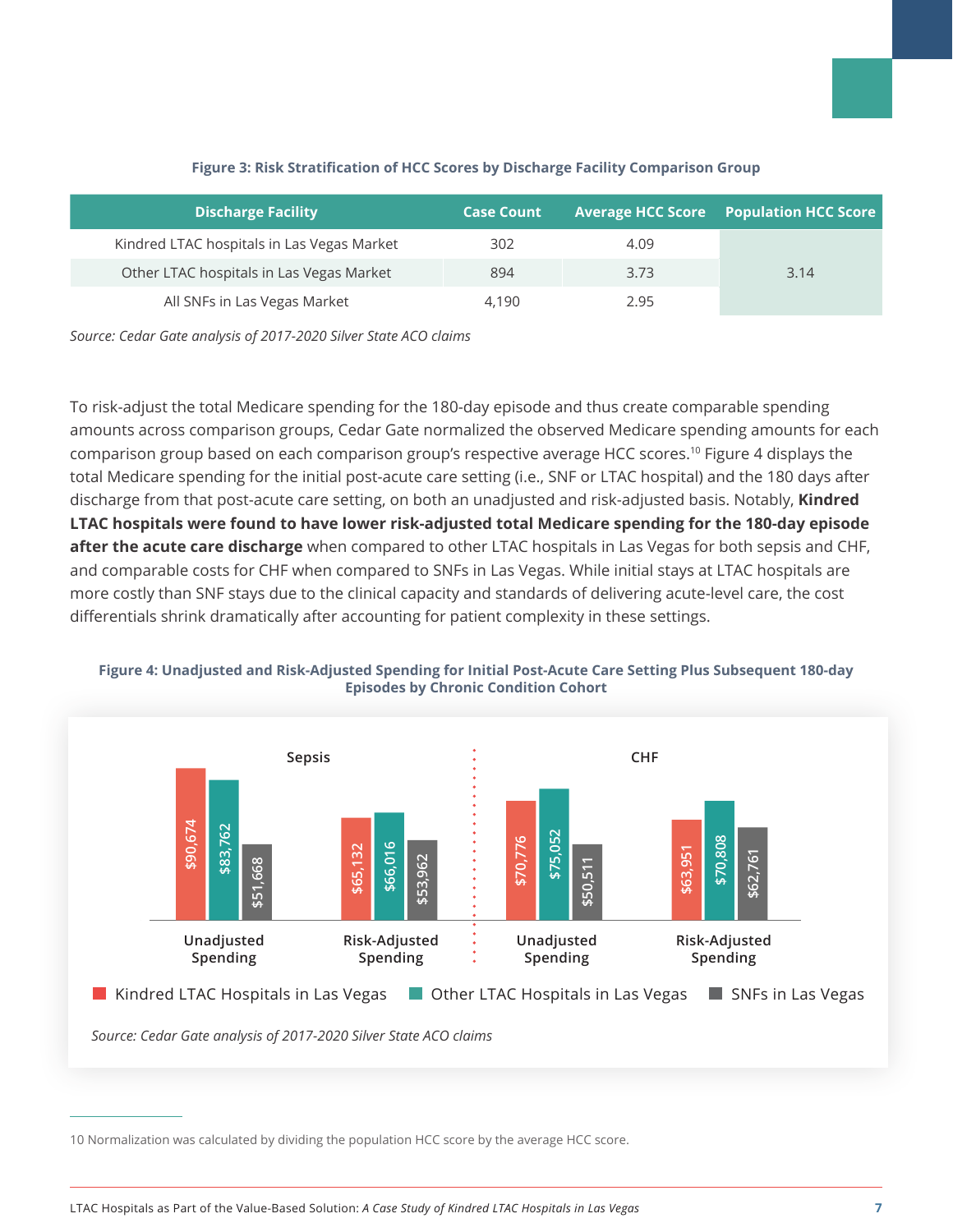Using the same risk-adjustment process and methodology, Cedar Gate compared the risk-adjusted Medicare spending for the 180 days after discharge from either an LTAC hospital or SNF in the Las Vegas market. This analysis revealed substantially lower risk-adjusted Medicare spending for ACO beneficiaries initially discharged to Kindred LTAC hospitals for sepsis and CHF as compared to Medicare beneficiaries initially discharged to SNFs. More specifically**, ACO beneficiaries with an initial discharge to Kindred LTAC hospitals experienced a 33% and 39% reduction in the risk-adjusted Medicare spending for sepsis and CHF, respectively, compared to Medicare beneficiaries with initial discharge stays at SNFs in Las Vegas** (Figure 5).11 Furthermore, even without risk-adjustment, spending within the 180-day post-discharge episode was also lower for patients initially discharged to Kindred LTAC hospitals compared to SNFs in Las Vegas across these two conditions (not pictured).





*Source: Cedar Gate analysis of 2017-2020 Silver State ACO claims*

For CHF and sepsis cohorts, Kindred LTAC hospitals in Las Vegas controlled total Medicare spending over the 180-day post-discharge episode better than other LTAC hospitals and SNFs within the Las Vegas market. As a contributing factor, **Kindred LTAC hospitals saw a lower STACH readmission rate in the 90- and 180-day** 

LTAC Hospitals as Part of the Value-Based Solution: *A Case Study of Kindred LTAC Hospitals in Las Vegas* **8**

<sup>11</sup> Beneficiaries who expired during the 180-day episode were excluded from this analysis.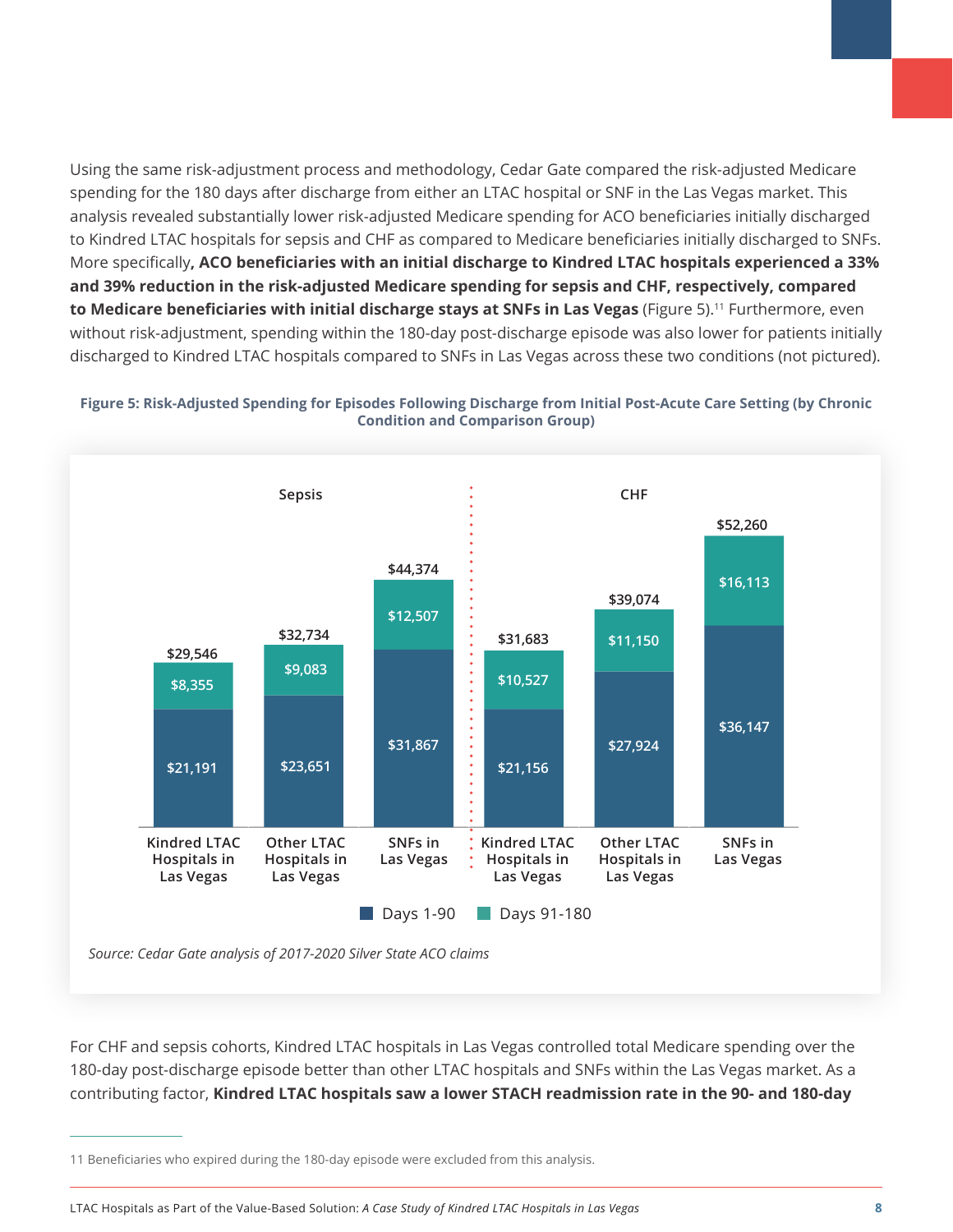**periods after discharge for both chronic conditions when compared to other LTAC hospitals and SNFs within the Las Vegas market**, as shown in Figure 6. These findings suggest that Kindred LTAC hospitals may have been providing higher-quality care for these beneficiaries during their stay, thus resulting in reduced spending in other care settings, including readmissions, during the subsequent 180 days.

![](_page_8_Figure_1.jpeg)

**Figure 6: STACH Readmission Rate after Discharge from SNF or LTAC Hospital (by Chronic Condition and Comparison Group)**

*Source: Cedar Gate analysis of 2017-2020 Silver State ACO claims*

# **KINDRED LTAC HOSPITAL PERFORMANCE AMONG THE MEDICARE FFS POPULATION**

An analysis by ATI demonstrated that positive utilization patterns among Kindred LTAC hospitals in Las Vegas are not limited to Silver State ACO beneficiaries but extend to the broader Medicare FFS population within Las Vegas and greater Nevada. ATI studied 100% Medicare Part A claims files to determine how Kindred LTAC hospitals in Las Vegas have performed for the Medicare FFS population as a whole and if this aligned with its favorable performance and management of Silver State ACO beneficiaries, as discussed above.

ATI evaluated 90-day episodes in CY 2019 to examine the utilization and performance of Kindred LTAC hospitals in Las Vegas. All episodes were initiated with a STACH stay where the initial site of discharge was an LTAC hospital. The analysis focused on average Medicare spending within 90-day episodes for discharges to Kindred facilities compared to other LTAC hospitals in the Las Vegas, Nevada, and national markets.<sup>12</sup> In order to isolate the impact of the LTAC hospital stay on post-LTAC hospital discharge spending, ATI did not incorporate the spending associated with the initiating STACH stay or initial LTAC hospital stay (i.e., the initial STACH discharge destination) in the average spending amounts that were compared.

<sup>12</sup> The analysis defined Medicare spending as the average Medicare Part A spend in the 90 days post-STACH discharge for all episodes initially discharged to an LTAC hospital. Spending was not standardized across geographic markets or risk-adjusted for patient severity. Beneficiaries who expired during the 90-day episode were excluded from this analysis. The Las Vegas market is defined as all facilities in Clark County; the Nevada market is all facilities in all Nevada counties; and the National market is all facilities in all U.S. counties. There were four LTAC hospitals in the Las Vegas market, six in the Nevada market, and 365 in the National market in CY 2019. These counts are not mutually exclusive.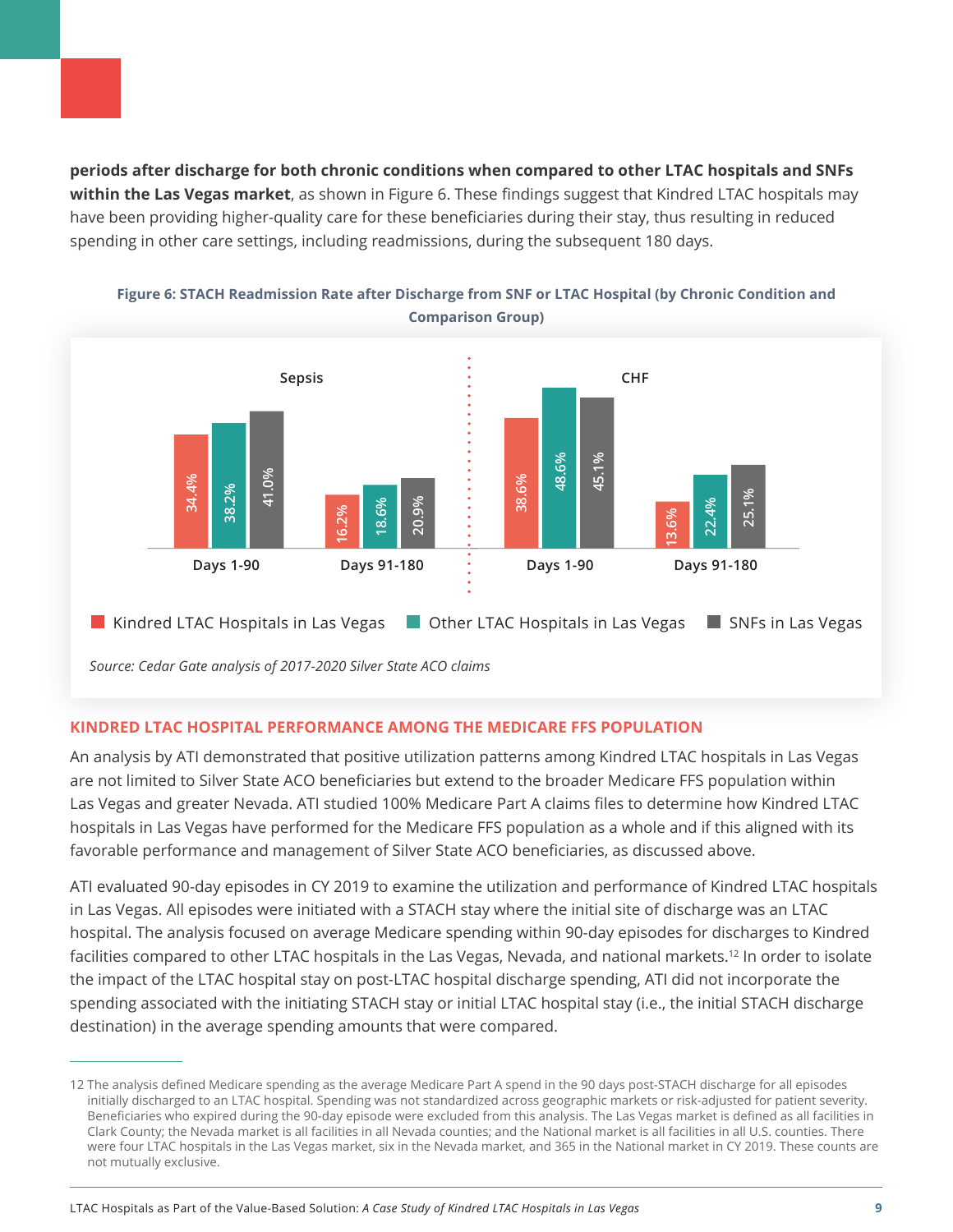ATI's analysis revealed favorable Medicare spending patterns in 2019 for Kindred LTAC hospitals in Las Vegas, even without risk-adjusting to reflect the complexity of Kindred's patients. Representing almost one-third of the total 90-day episodes within the Las Vegas LTAC hospital market, **Kindred's average Medicare spending for the 90-day episode (\$22,112) for all conditions was 35% lower than that of all other LTAC hospitals in the Las Vegas market (\$33,818), and also lower than LTAC hospitals nationally (\$24,533)** (Figure 7).

![](_page_9_Figure_1.jpeg)

**Figure 7: Overall Average Spending after Discharge from Initial LTAC Hospital Stay for All Conditions, CY 2019**

*Source: ATI analysis of 100% Medicare FFS claims, CY 2019*

Furthermore, the breakdown of these overall average Medicare spending totals by care setting revealed favorable readmission spending at Kindred LTAC hospitals in Las Vegas (Figure 8).13 **Kindred's average readmission spending (\$6,703) was nearly half the spending of all other LTAC hospitals in the Las Vegas market (\$13,019)** and was a large driver of its lower overall spending during the 90-day episode. This pattern of low readmission spending holds when comparing Kindred LTAC hospitals against all LTAC hospitals in the Nevada and national markets as well. This suggests that **Kindred LTAC hospitals effectively managed patient needs during the initial LTAC hospital stay, likely reducing disruption to patients and improving patients' overall care experience during their post-LTAC hospital period**.

<sup>13</sup> Readmission spending captures spending associated with readmissions to a STACH that occur within the 90-day episode and after discharge from the initial LTAC hospital stay.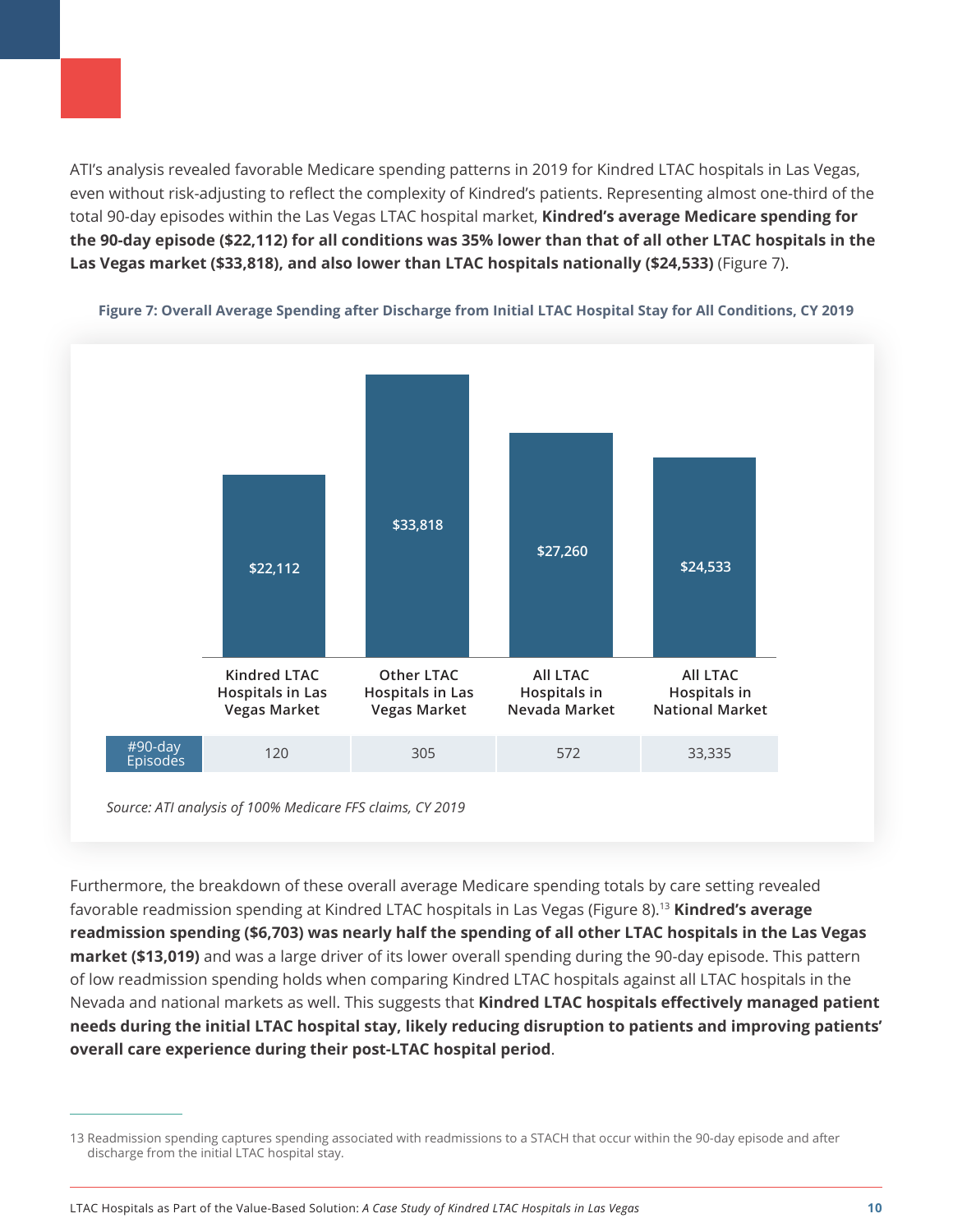![](_page_10_Figure_0.jpeg)

#### **Figure 8: Unadjusted Average Readmission Spending by Care Setting (Within 90-Day Episode) after Discharge from Initial LTAC Hospital Stay (all DRGs), CY 2019**

ATI sought to pressure-test these favorable findings for Kindred LTAC hospitals in Las Vegas to confirm that lower volume (and possibly lower acuity) DRGs discharged to LTAC hospitals were not masking the overall patterns. To do so, ATI examined the average Medicare spending overall and by care setting for two STACH DRGs commonly discharged to LTAC hospitals in 2019 (Figure 9). In 2019, these two DRGs represented 26% of the total case volume among all Medicare FFS beneficiaries who received care at Kindred LTAC hospitals in Las Vegas.

### **Figure 9: High Volume STACH DRGs Discharged to LTAC Hospitals, CY 2019**

| <b>DRG</b> | <b>Description</b>                                                                                                                         |
|------------|--------------------------------------------------------------------------------------------------------------------------------------------|
| 004        | TRACHEOSTOMY WITH MECHANICAL VENTILATION >96 HOURS OR PRINCIPAL DIAGNOSIS EXCEPT FACE,<br>MOUTH AND NECK WITHOUT MAJOR O.R. PROCEDURE      |
| 003        | ECMO OR TRACHEOSTOMY WITH MECHANICAL VENTILATION >96 HOURS OR PRINCIPAL DIAGNOSIS EXCEPT<br>FACE, MOUTH AND NECK WITH MAJOR O.R. PROCEDURE |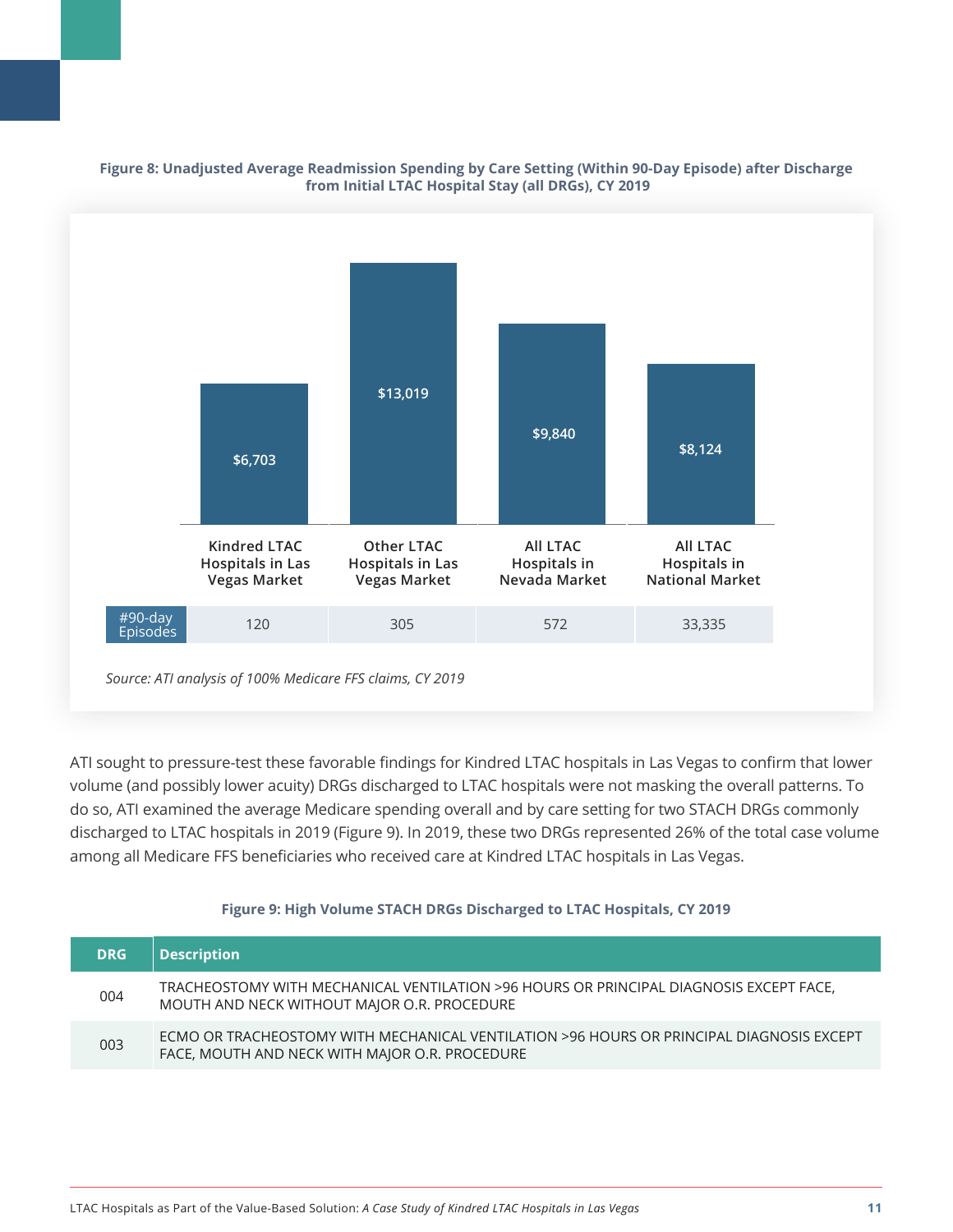ATI's analysis found that the patterns held for 2019 across both DRGs. Specifically, **Kindred LTAC hospitals continued to have lower overall spending within the 90-day post-discharge episode for these two DRGs** (Figure 10). Notably, Kindred's overall Medicare spending for the episode was 45% of the spending for all other LTAC hospitals in Las Vegas for DRG 003. Furthermore, the analysis (not pictured) showed that Kindred's average readmission spending within the 90-day episodes also looked favorable compared to Las Vegas LTAC hospitals across these high-volume DRGs, largely driving the lower overall spending totals.

![](_page_11_Figure_1.jpeg)

### **Figure 10: Overall Unadjusted Average Medicare Spending (Within 90-day Episode) after Discharge from Initial LTAC Hospital Stay by High Volume LTAC Hospital DRGs, CY 2019**

ATI mirrored the analysis above to examine how average spending in the 90-day episode for Kindred LTAC hospitals in Las Vegas compared to SNFs nationally.<sup>14</sup> In addition to their favorable performance when compared to other LTAC hospitals (as shown in Figure 10 above), Kindred LTAC hospitals also outperformed national SNF spending for DRGs 003 and 004. Despite not being risk-adjusted for patient complexity, **for beneficiaries discharged from a STACH with either DRG 003 or 004 to Kindred LTAC hospitals in Las Vegas, the overall average Medicare spending (within the 90-day episode) was lower – on average 22% or 9%, respectively – than for beneficiaries initially discharged to a SNF** (Figure 11).

<sup>14</sup> All 90-day episodes were initiated with a STACH stay where the initial site of discharge was a Kindred LTAC hospital in Las Vegas or a SNF in the national market. A national SNF comparison group was used since the volume for these DRGs for the Las Vegas and Nevada SNF comparison groups was too small to be reliable. Medicare spending was not standardized across geographic markets or risk-adjusted for patient severity.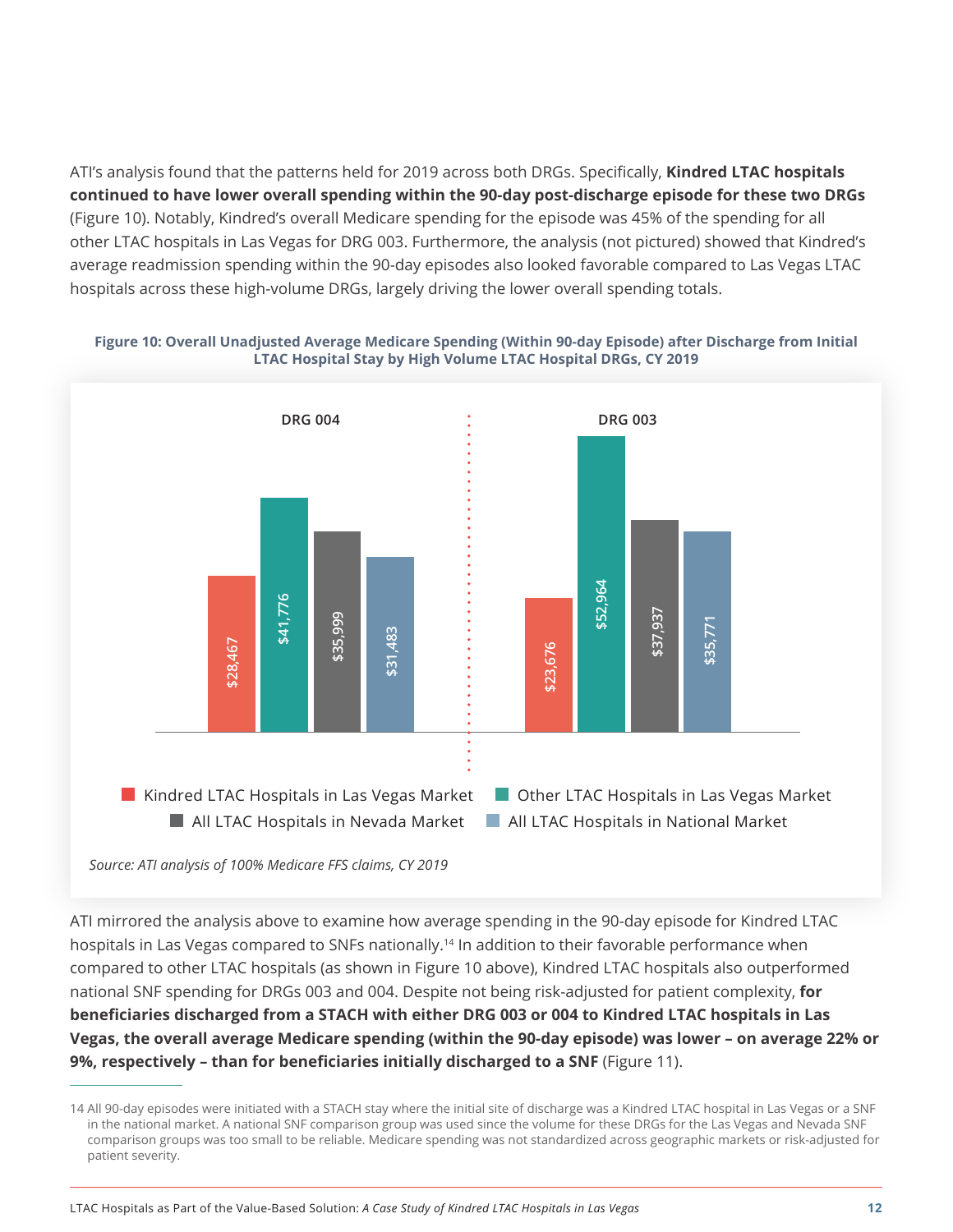![](_page_12_Figure_0.jpeg)

![](_page_12_Figure_1.jpeg)

*Source: ATI analysis of 100% Medicare FFS claims, CY 2019*

This analysis further reaffirms the value of LTAC hospitals for patients on ventilators. Specifically, these findings suggest that Kindred LTAC hospitals were more effective at managing care and Medicare spending after discharge for these complex patients when compared to SNFs. In fact, this analysis found that the overall total cost of care in Kindred LTAC hospitals for DRG 003 was five percent less than the total cost of care for patients discharged to SNF.<sup>15</sup> Though not as significant, the total cost of care for DRG 004 STACH discharges was within one percent between initial discharges to a SNF and to Kindred LTAC hospitals (not pictured).

Importantly, these data also showed that **patients experienced nearly 20 fewer days away from their homes and loved ones when under the care of Las Vegas Kindred LTAC hospitals as compared to SNFs across the nation** (Figure 12). These findings may partly be attributed to a care transitions initiative operating in these facilities during the study period, which identifies patients in the STACH who might benefit from LTAC hospital services and facilitates their earlier discharge to LTAC hospitals. This process expedites intensive therapy and care in the LTAC hospital to improve outcomes and the overall patient experience. Taken together, these findings indicate that Kindred LTAC hospitals in Las Vegas have developed a specialization in caring for critically complex patients, which has likely created efficiencies and contributed to a better care experience overall, in addition to Medicare savings within the 90-day episode timeframe. Kindred's care transitions initiative also warrants additional evaluation and replication in other markets, as appropriate.

<sup>15</sup> Overall total cost of care incorporates Medicare spending for the STACH, initial discharge location (i.e., SNF or LTAC hospital), and Part A Medicare spending for all settings during the 90 days post-STACH discharge.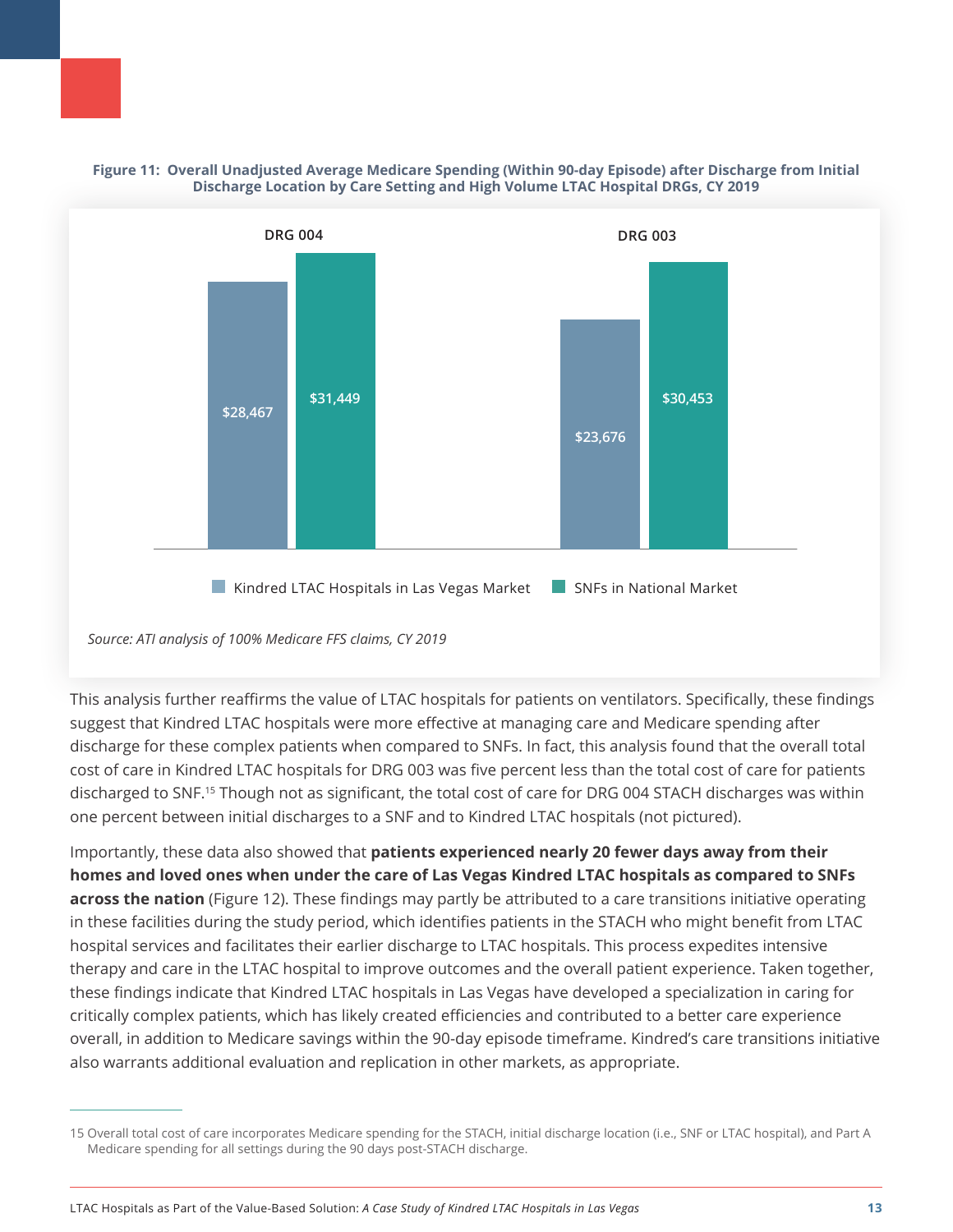![](_page_13_Figure_0.jpeg)

#### **Figure 12: Average Length of Stay (in Days) at STACH and Initial Discharge Location by High Volume DRGs Discharged to LTAC Hospitals, CY 2019**

# **CONCLUSION AND FUTURE CONSIDERATIONS**

These findings indicate that Kindred LTAC hospitals in Las Vegas have been successful at providing specialized care while reducing Medicare spending following discharge from the initial post-acute care setting, especially within readmissions, when compared to other LTAC hospitals and SNFs on both a risk-adjusted and unadjusted basis. As seen in the Silver State ACO case study, the ACO has remained successful in achieving shared savings despite its higher utilization of LTAC hospitals. Furthermore, this research reaffirms that certain ventilator associated STACH DRGs, such as 003 and 004, are particularly well-suited for the highly specialized respiratory care provided at LTAC hospitals, based on the observed impact on beneficiaries' length of stay and reductions in overall Medicare spending.

**The Cedar Gate and ATI analyses demonstrate that Kindred LTAC hospitals can meaningfully participate and contribute to success in value-based care models, and that a continued and expanded role exists for them in providing cost-effective care to and appropriately managing clinically complex patients in these models.** While the analysis presented here focused on the Medicare FFS population, we expect the findings related to reducing downstream rehospitalizations and patient disruption could be translated to a managed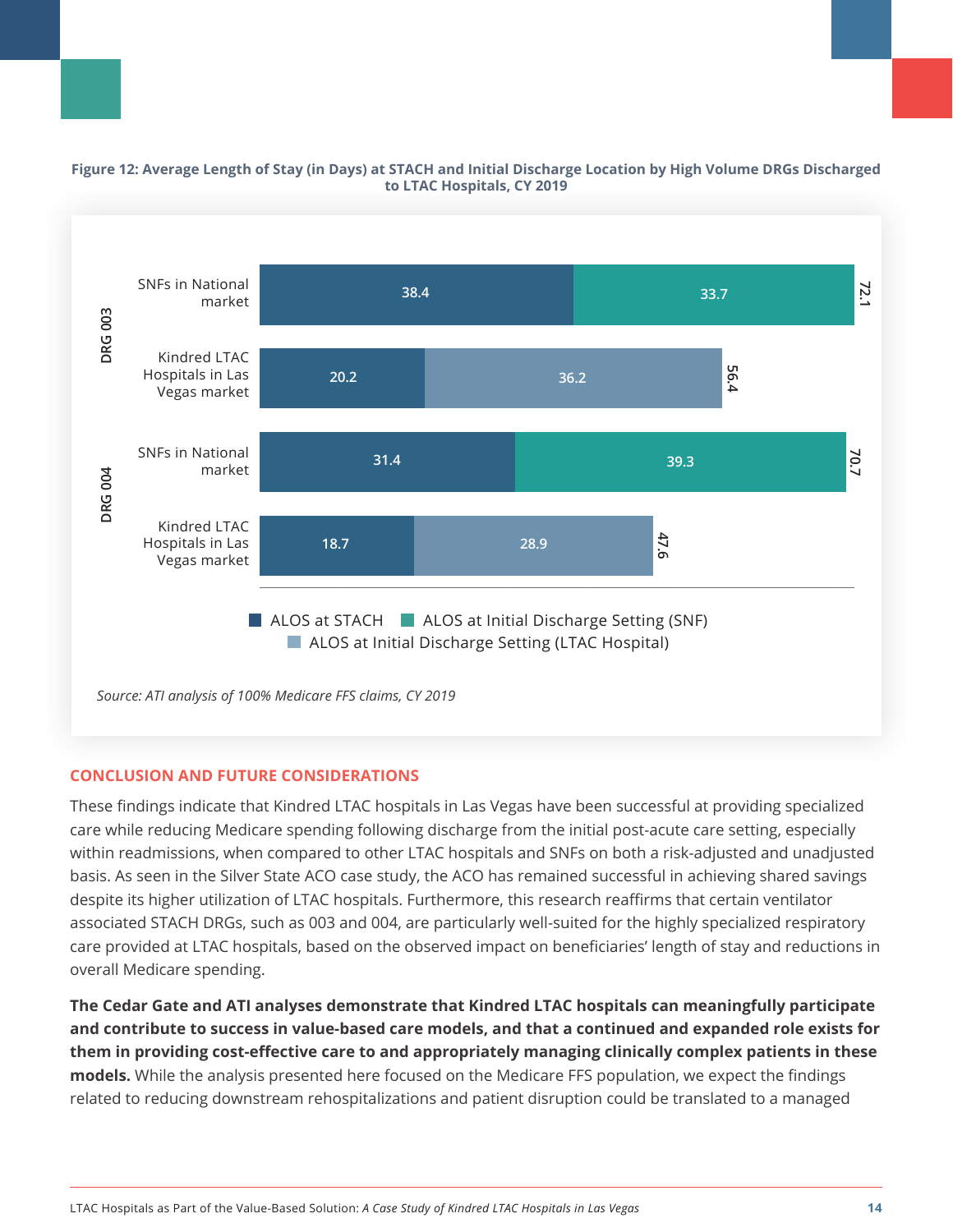"LTAC hospitals definitely have a role [in value-based care]. A lot of times it is the most appropriate site of care for a patient, and this can prevent readmissions…if [LTAC hospital utilization] is appropriate, it is necessary."

– Silver State ACO leadership in conversations with ATI Advisory

care population as well, given the similarities in care delivery for beneficiaries across Medicare FFS and Medicare Advantage (MA). There are likely additional opportunities for LTAC hospitals to play an active role in managing high-acuity populations in MA, given the additional flexibility in MA related to patient eligibility, length of stay, and risk-based financial models. For example, a MA plan could reimburse LTAC hospitals on an alternative basis, such as a per diem basis (vs. a DRG basis), with an opportunity for shared savings if the LTAC hospital reduces expected costs, which could result in further savings. In an illustrative analysis, Cedar Gate modeled this scenario by standardizing the length of stay for all initial discharge location settings (i.e., LTAC hospital or SNF in the Las Vegas market) and saw a 10-13% reduction in the risk-adjusted spending over 180 days, even when including the cost of the initial discharge location.

This analysis demonstrates that additional savings could be accrued via value-based models that utilize LTAC hospitals for the management of high-acuity patients. Kindred LTAC hospitals in Las Vegas and Silver State ACO's experience strongly suggest that LTAC hospitals can be a cost-effective site of care that minimizes disruption to patients through fewer readmissions following the initial post-acute care stay. It is essential that payers and at-risk entities consider the lower overall spending and impact on patient experience that may occur after the initial post-acute care setting when assessing the value of LTAC hospitals in the value-based care continuum. As such, these findings indicate that LTAC hospitals should be considered for participation in additional value-based models, such as ACOs as well as payer networks to provide high-quality care for a complex patient population. We recommend further evaluation of LTAC hospital performance nationwide beyond the Las Vegas market, as well as testing and evaluation of innovative value-based models across payers utilizing the unique clinical characteristics of LTAC hospitals.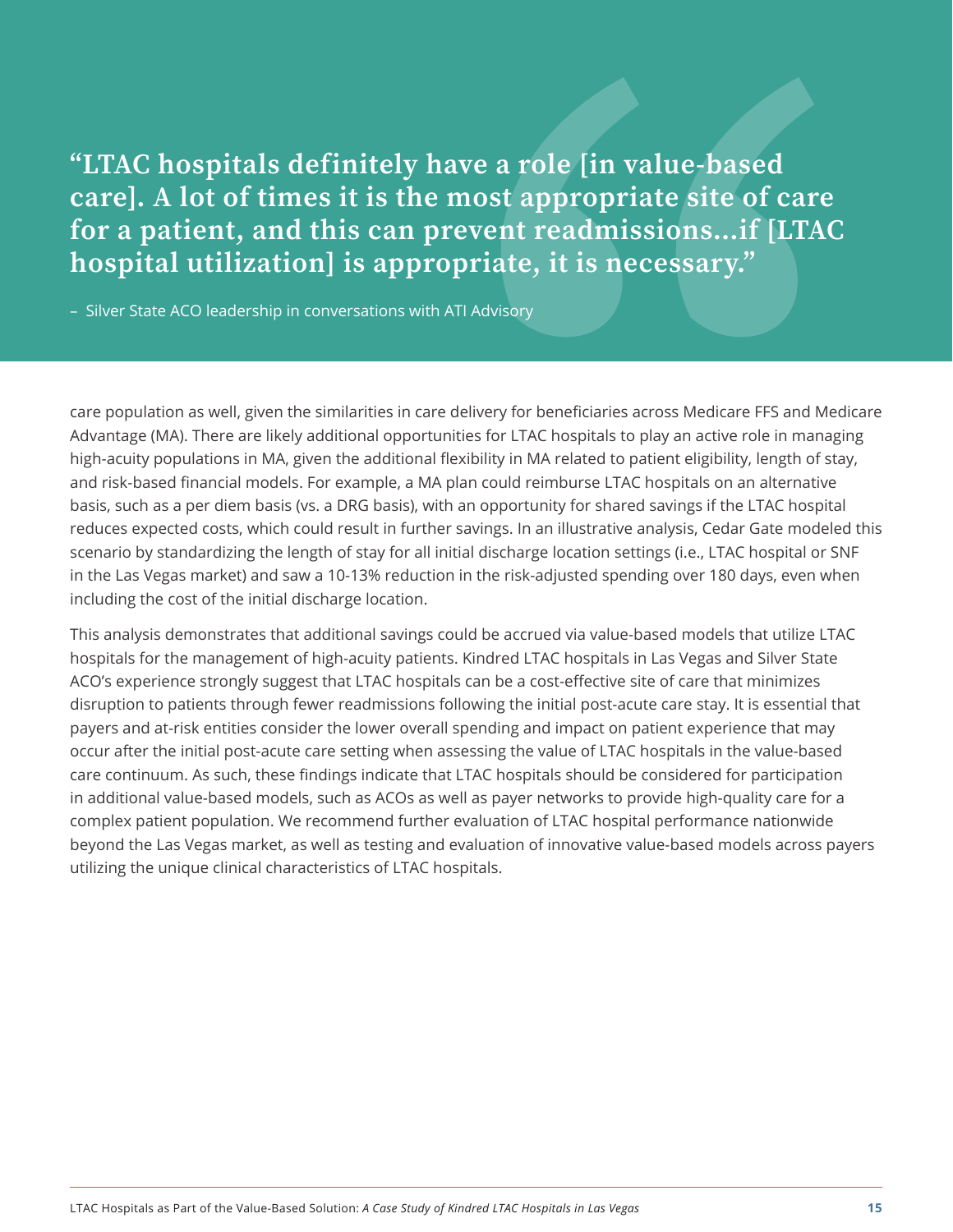#### **METHODS SUMMARY**

|                           | <b>Cedar Gate Technologies</b>                                                    | <b>ATI Advisory</b>                                    |
|---------------------------|-----------------------------------------------------------------------------------|--------------------------------------------------------|
| Data Source               | 100% Medicare Parts A and B FFS claims<br>(risk-adjusted for clinical complexity) | 100% Medicare Part A FFS claims                        |
| Year(s) Studied           | Calendar Years 2017-2020                                                          | Calendar Year 2019                                     |
| <b>Study Population</b>   | All Silver State ACO beneficiaries                                                | All Medicare FFS beneficiaries                         |
| <b>Conditions Studied</b> | Sepsis and CHF (identified from STACH claims using<br>ICD-10 codes)               | All DRGs; DRGs 003 and 004<br>(from STACH claims)      |
| Episode Definition        | 180-day period following discharge from initial SNF or<br>LTAC hospital stay      | 90-day period following discharge from<br><b>STACH</b> |

#### **ACKNOWLEDGEMENT**

Supported by Kindred Hospitals, a division of ScionHealth – delivering physician-led hospital-based care for the most vulnerable, clinically-complex, and post-intensive patient populations. For more information, please visit: <https://www.kindredhealthcare.com/our-services/ltac>